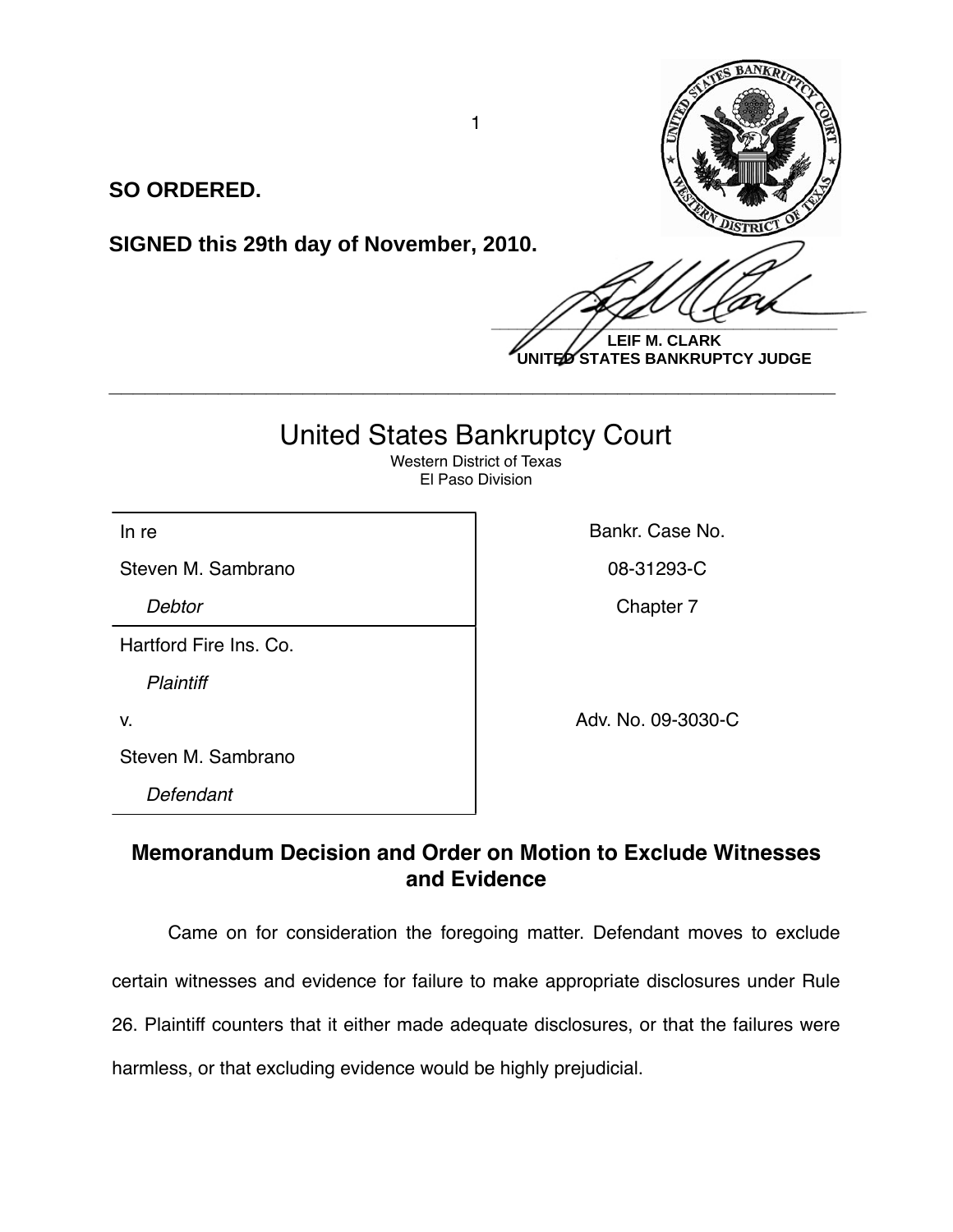For the reasons stated herein, the court grants the motion in part and denies the motion in part.

#### **Background**

Hartford Fire Insurance Company (the "Plaintiff" or "Hartford") initiated this adversary proceeding against Steven M. Sambrano (the "Debtor" or "Defendant") on November 16, 2009. The complaint involves an objection to discharge under section 727 as well as a determination of dischargeability pursuant to section 523, based on the Debtor's conduct in connection with Hartford's issuance of various payment and performance bonds to the Debtor's construction company (SamCorp). Hartford alleges, generally, that the Debtor "as President and CEO of SamCorp, used bonded contract funds for purposes unrelated to the bonded contracts, and has otherwise transferred, removed, destroyed, mutilated, or concealed said funds with the intent to hinder, delay, or defraud the Surety [Hartford]. As a result, the Surety was caused to pay substantial amounts to certain subcontractors and suppliers on the Projects which but for the Debtor's defalcation and improper use of said trust funds would not have been necessary or required." (Compl., p. 4.)

On January 6, 2010 Hartford submitted its Rule 26 initial disclosures to Defendant. Hartford never amended or supplemented these initial disclosures. Hartford's initial disclosures did not include the disclosure of any experts, nor did it include the disclosure of three witnesses (Jason Rae, David Taylor and Stacey Moynihan) Hartford now intends to call at trial. Hartford's initial disclosures listed other individuals by name, and also generically listed "employees and agents of Hartford" as potential witnesses. Hartford's initial disclosures also failed to include a computation of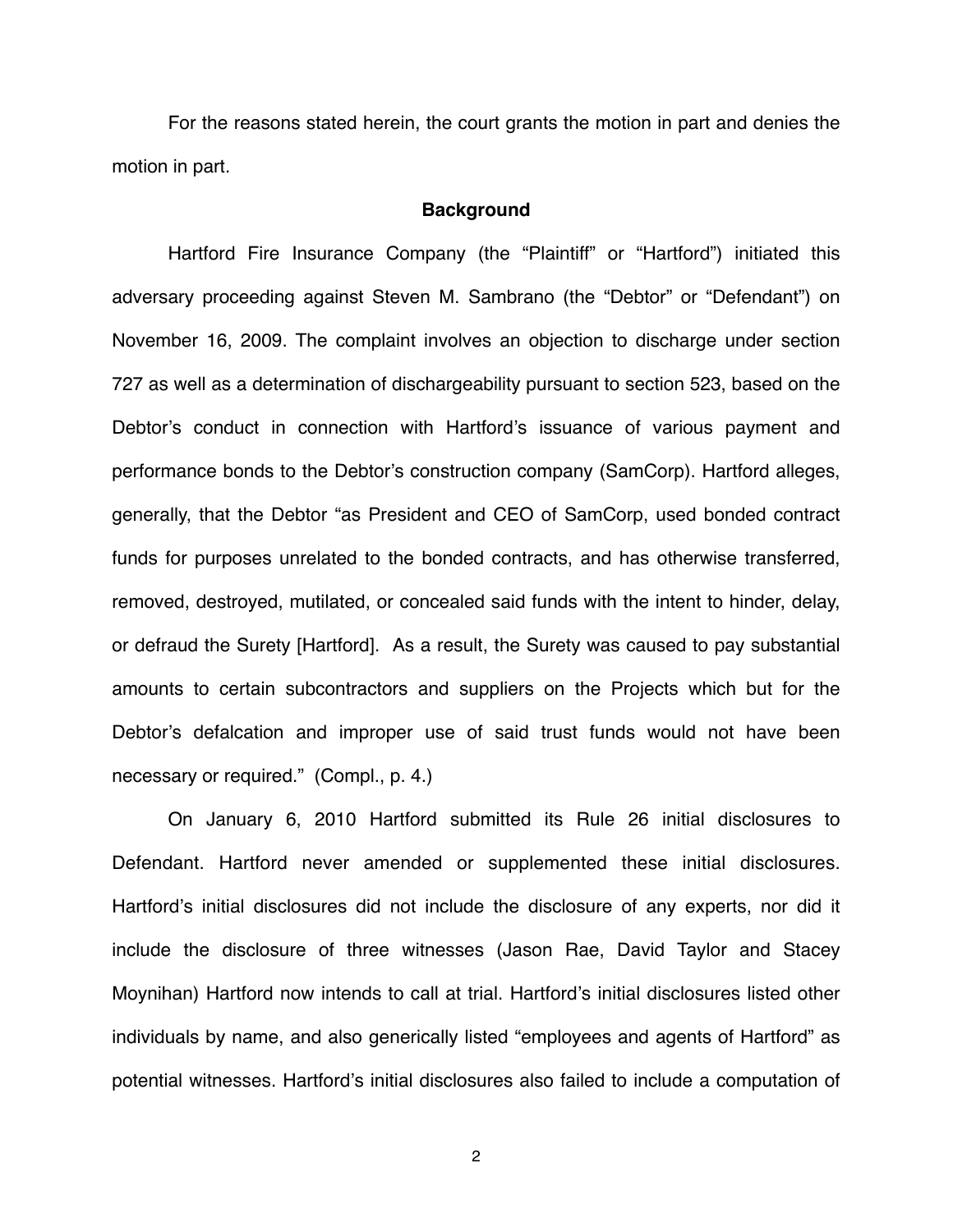each category of damages claimed by Hartford; rather, Hartford simply listed its damages as "damages related to completion costs associated with the SamCorp projects, bond claims, litigation that ensued because of SamCorp's default and attorneys' fees and expenses."

On October 6, 2010, Hartford sent Defendant's counsel an e-mail with an attached witness and exhibit list, in anticipation of filing a joint pre-trial order. *See* Exhibits A & B to Hartford's Response. The witness list included Jason Rae and David Taylor, who were not specifically disclosed in Hartford's initial disclosures.

Defendant now contends that Hartford's newly disclosed witnesses should not be permitted to testify and that Hartford should not be permitted to introduce evidence of damages at trial. Defendant also contends that the exhibits listed on Hartford's Proposed Pre-Trial Order do not fall within the definition of the documents disclosed in Hartford's initial disclosures. The definition in the initial disclosures of those documents Hartford intended to use in support of its claims stated the following: "The historical case files relative to the projects SamCorp was working on at the time of the default in question. Such files are currently in the possession of the Surety."

Hartford responds to the Defendant's motion by alleging the following: 1) two of the three witnesses at issue (Jason Rae and David Taylor) were disclosed to the Defendant in an October 6 e-mail, and, in any event, they are both professionals retained by Hartford and thus are "agents" of Hartford as listed in the initial disclosures; 2) the third disputed witness (Stacey Moynihan) is an employee of Hartford and thus was also disclosed in Hartford's initial disclosures; 3) regarding the damages calculations, Hartford alleges that its initial disclosures adequately describe the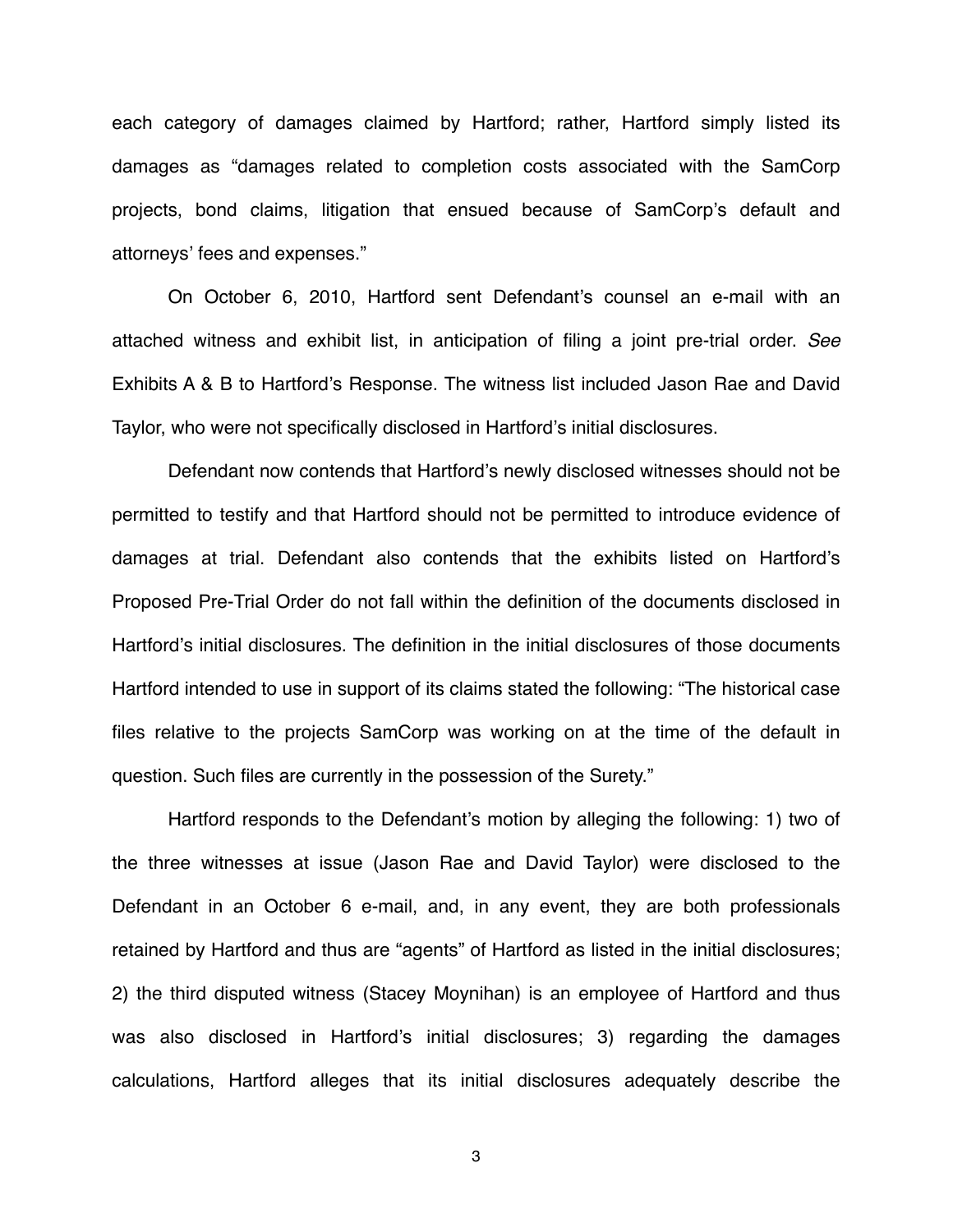categories constituting Defendant's debt to Hartford, and furthermore, that the underlying documents have been available to Defendant ever since Hartford filed its proof of claim on April 21, 2009; 4) regarding the contested exhibits disclosed in Hartford's October 6, 2010 e-mail, Hartford alleges that they either did not exist or were not in Hartford's possession at the time of the initial disclosures; and in any event, Hartford supplemented its exhibit list almost one month before the docket call. Finally, Hartford maintains that totally excluding its witnesses and exhibits is not the appropriate sanction in this case as it would effectively prevent a trial on the merits.

## **Legal Authority**

## *A. Witnesses*

The Defendant seeks to exclude the testimony of Jason Rae (a forensic accountant retained by Hartford), David Taylor (a consultant retained by Hartford) and Stacey Moynihan (a Hartford employee) based on Hartford's failure to timely disclose these witnesses under Rule 26 of the Federal Rules of Civil Procedure. Rule 26(a) provides that a party's initial disclosures must include a list of persons "likely to have discoverable information … that the disclosing party may use to support its claims or defenses." FED. R. CIV. P. 26(a)(1)(A)(i). The contested witnesses were not listed by name in Hartford's initial disclosures; the initial disclosures merely listed "employees and agents of Hartford" as persons likely to have discoverable information relevant to the case. *See* Def.'s Mot., Ex. 1. The plain language of the rule requires the disclosing party to list the names of these individuals. Furthermore, Hartford's initial disclosures did not identify the subject matter of any information held by the disclosed individuals. Thus, Hartford's initial disclosures did not comply with the requirements of Rule 26(a). *See*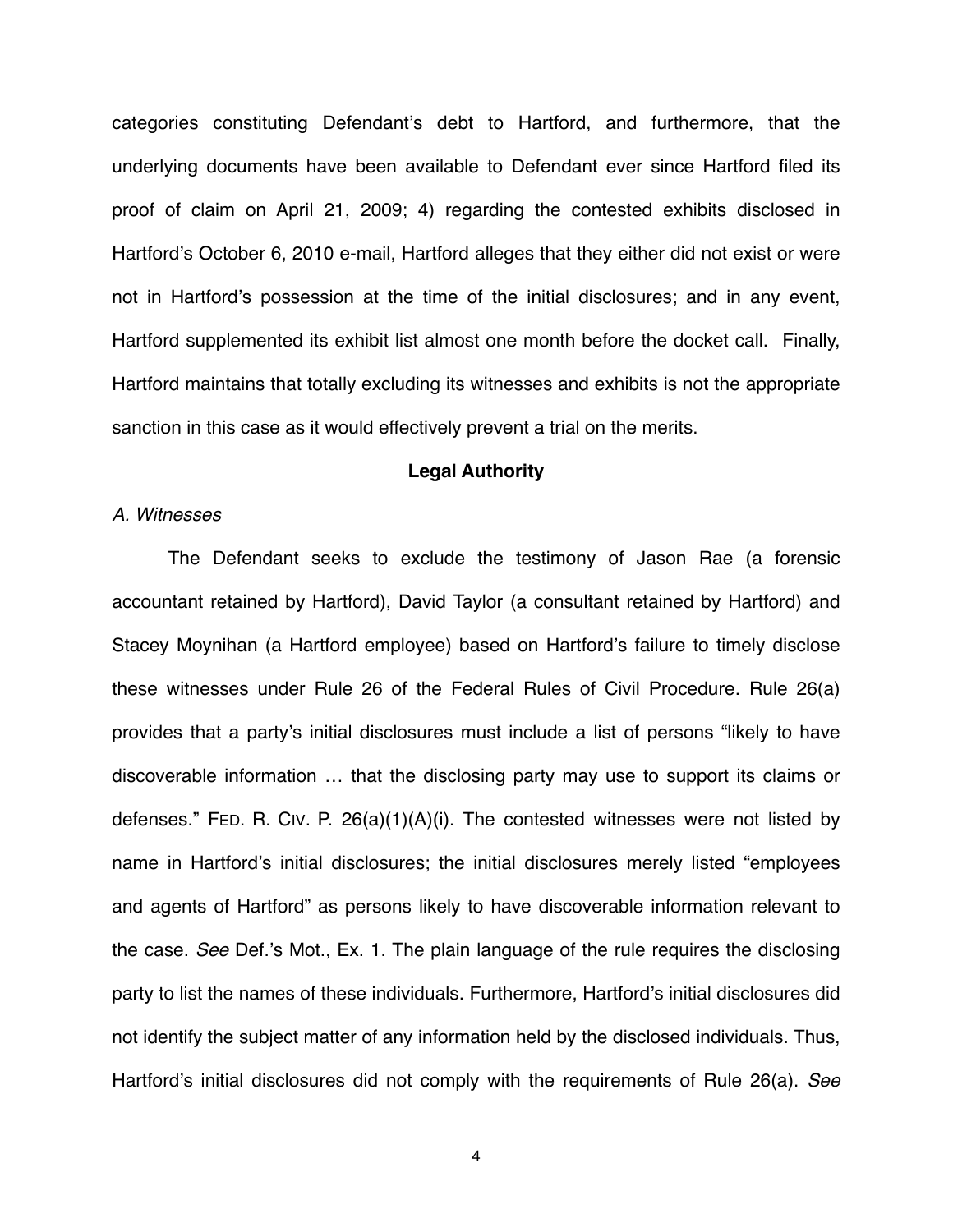*Erickson v. Ford Motor Co*., 2007 U.S. Dist. LEXIS 97614, at \*19 (D. Mont. Nov. 14, 2007) (finding that a party's initial disclosures did not comply with Rule 26(a)(1)(A) where the disclosures did not list the names of individuals and did not identify the subjects of the discoverable information).

Finally, Hartford had a duty to supplement its initial disclosures "in a timely manner if the party learn[ed] that in some material respect the disclosure or response [was] incomplete or incorrect, and if the additional or corrective information ha[d] not otherwise been made known to the other parties during the discovery process or in writing[.]" FED. R. CIV. P. 26(e). Discovery closed in this case on August 31, 2010. *See* Docket #12, Order Allowing Extension Of Discovery Deadline. Hartford did not provide any supplemental disclosures prior to the close of discovery. Hartford sent its witness list to Defendant's counsel on October 6, 2010, but that list included individuals not named in Hartford's initial disclosures (specifically, the list included Jason Rae and David Taylor as witnesses). Even if Hartford's witness list was timely disclosed under Rule 26(a)(3)(A) (which provides that witnesses must be disclosed at least 30 days before trial), this fact does not make up for Hartford's failure to comply with the initial disclosure requirements of Rule 26(a)(1)(A). S*ee Quesenberry, et al. v. Volvo Group North America, Inc*., 267 F.R.D. 475, 479-80 (W.D. Va. 2010) (noting that despite plaintiffs' compliance with the 30 day witness disclosure requirement, "plaintiffs still had an obligation to disclose these individuals as persons likely to have discoverable information under Rule 26(a)(1)," and further stating that "[p]erformance of one of these rules cannot be substituted for the other because they serve different purposes"). If this court construes Hartford's witness list as a supplemental disclosure, such disclosure,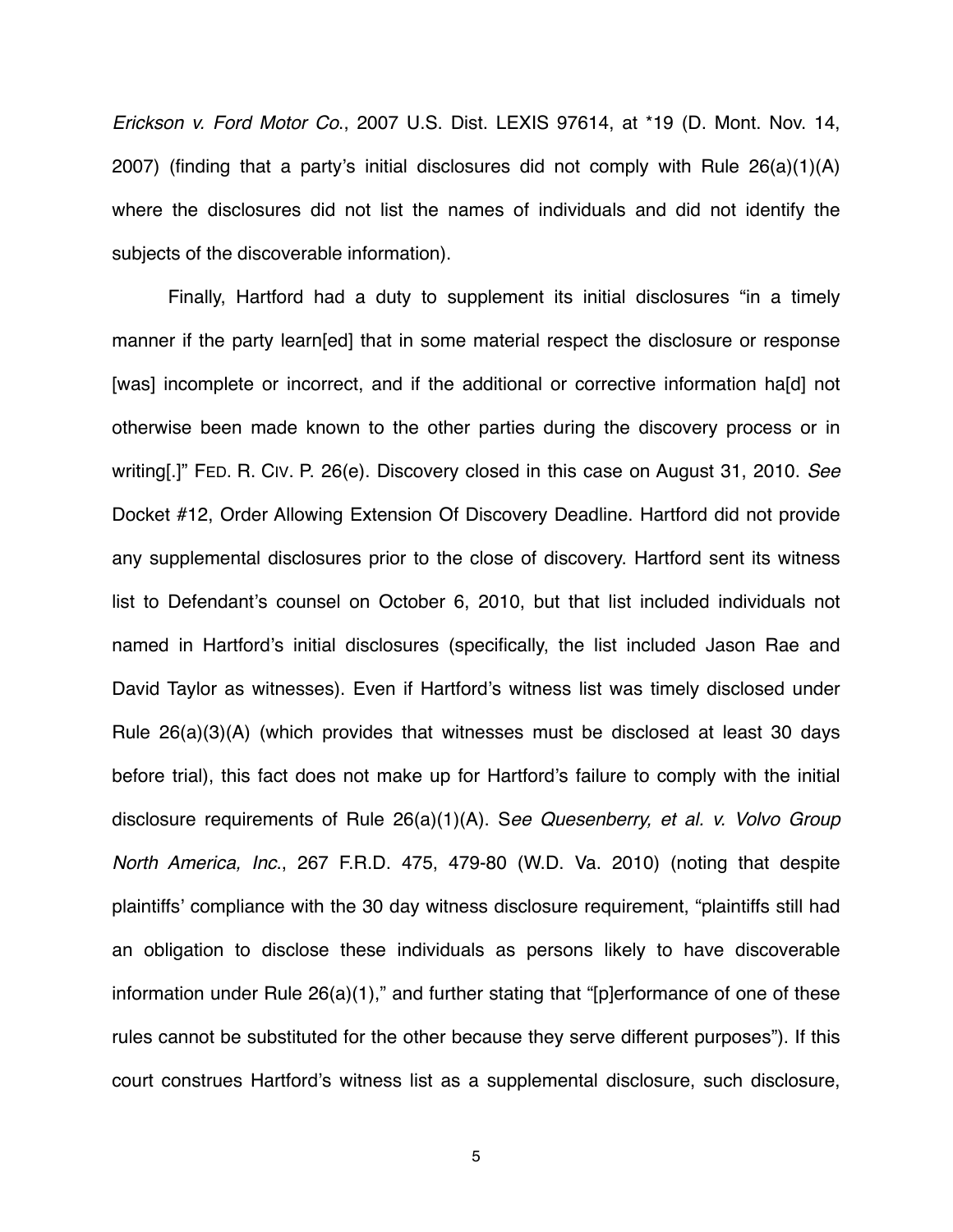after discovery has been closed for over a month, is untimely. *See Ashman v. Solectron, Inc*., 2010 U.S. Dist. LEXIS 80286, at \*10 (N.D. Cal. Aug. 4, 2010) (stating that "[w] hether a supplemental disclosure is timely is determined not only by the circumstances under which the complaining party learned of the incomplete or incorrect disclosure but also by deadlines set by the trial court," and concluding that "any supplemental disclosure after the close of discovery would be untimely"); *Clark v. Wilkin*, 2008 U.S. Dist. LEXIS 45962, at \*5 (D. Utah June 10, 2008) (finding that "[p]laintiffs' supplementation of the list of persons having discoverable information was untimely as the fact discovery deadline had already passed.").

Rule 26(e) does contain a safe-harbor clause. A party is not required to supplement its discovery if the additional or corrective information has "otherwise been made known to the other parties during the discovery process or in writing[.]" FED. R. CIV. P. 26(e); *see also Barker v. Bank One, N.A.*, 2005 U.S. Dist. LEXIS 19449, at \*3 (N.D. Tex. Sept. 7, 2005) (finding that defendant was not required to supplement its discovery by identifying as witnesses individuals the plaintiff had deposed during discovery); 8 CHARLES ALAN WRIGHT & ARTHUR R. MILLER, FED. PRAC. & PROC. 3d § 2049.1 (West 2010) ("[T]here is no need as a matter of form to submit a supplemental disclosure to include information already revealed by a witness in a deposition or otherwise through formal discovery."). Here, however, Defendant did not conduct any discovery and Hartford did not establish (or even contend) that Defendant was otherwise made aware of the contested witnesses.

Hartford's initial disclosures were inadequate, and Hartford failed to timely supplement those disclosures. Thus, the next inquiry must address the appropriate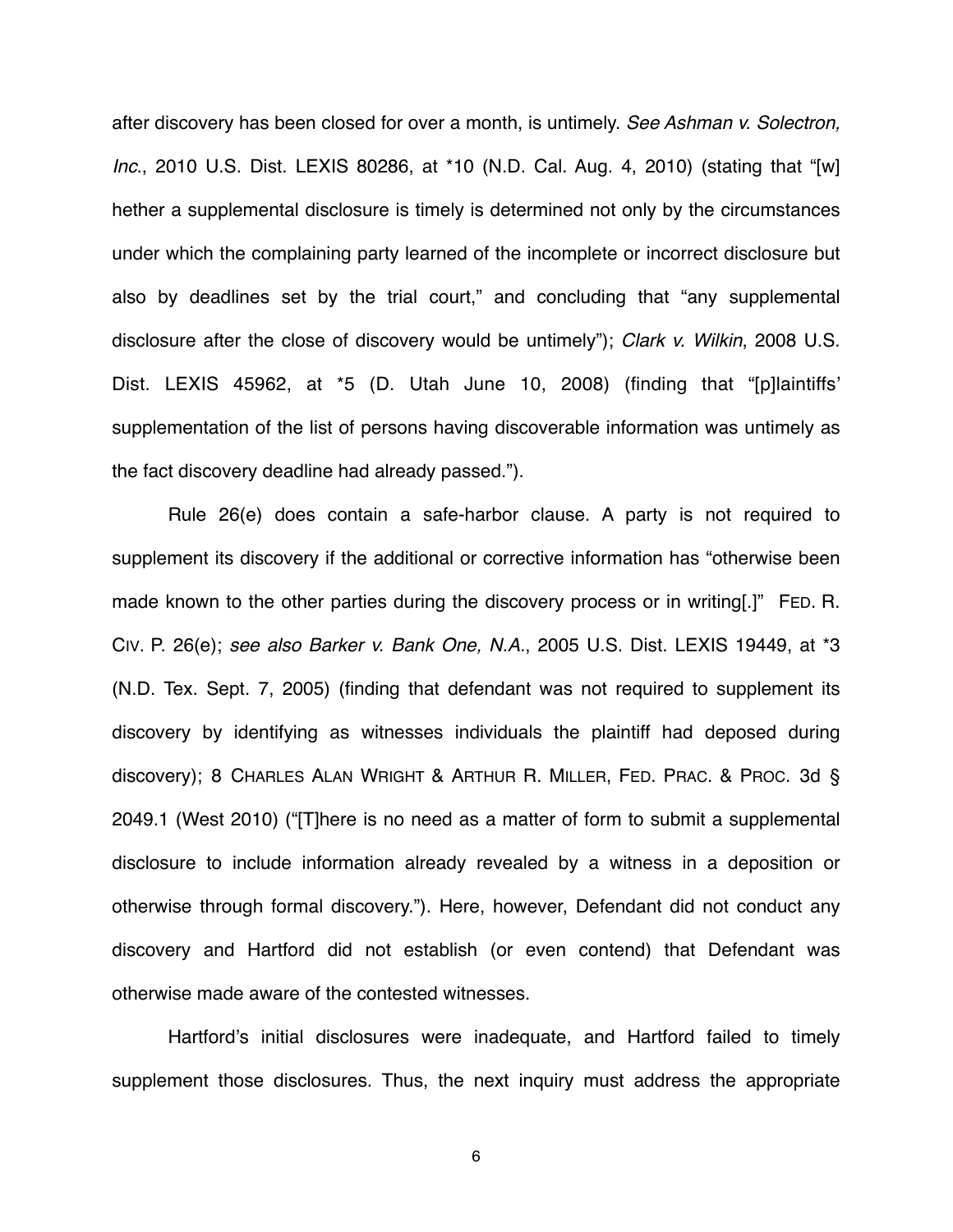sanction, if any, for Hartford's shortcomings. Rule 37(c) states, "[i]f a party fails to provides information or identify a witness as required by Rule 26(a) or (e), the party is not allowed to use that information or witness to supply evidence on a motion, at a hearing, or at a trial, unless the failure was substantially justified or his harmless." FED. R. CIV. P. 37(c)(1); *see also Primrose Operating Co. v. Nat*'*l Am. Ins. Co*., 382 F.3d 546, 564 (5th Cir. 2004) ("Rule 37 provides that a party who fails to disclose information required by Rule 26(a) is not permitted to use the information as evidence at a trial ʻunless such failure is harmless.'"); *Schoenmann Produce Co. v. BNSF Ry. Co*., 2009 U.S. Dist. LEXIS 46259, at \*13-14 (S.D. Tex. May 29, 2009) ("If a party fails to provide information or identify a witness as required by Rule 26(a), ʻthe party is not allowed to use that information or witness to supply evidence . . . at trial, unless the failure was substantially justified or is harmless.'"). Thus, Hartford may escape sanctions under Rule 37 if its failure to timely disclose its witnesses was harmless or substantially justified. But, the burden to prove harmlessness is on the non-disclosing party. *R*.*[C.](https://www.lexis.com/research/buttonTFLink?_m=2db204e509442cb123a71dacdace11c3&_xfercite=%3ccite%20cc%3d%22USA%22%3e%3c%21%5bCDATA%5b2010%20U.S.%20Dist.%20LEXIS%20103582%5d%5d%3e%3c%2fcite%3e&_butType=3&_butStat=2&_butNum=25&_butInline=1&_butinfo=%3ccite%20cc%3d%22USA%22%3e%3c%21%5bCDATA%5b606%20F.3d%20262%2c%20271%5d%5d%3e%3c%2fcite%3e&_fmtstr=FULL&docnum=5&_startdoc=1&wchp=dGLbVlb-zSkAB&_md5=7a15e644cbc4afd4726677e39985040f) Olmstead, Inc., v. CU Interface, LLC*[, 606 F.3d 262, 271-72 \(6th Cir. 2010\).](https://www.lexis.com/research/buttonTFLink?_m=2db204e509442cb123a71dacdace11c3&_xfercite=%3ccite%20cc%3d%22USA%22%3e%3c%21%5bCDATA%5b2010%20U.S.%20Dist.%20LEXIS%20103582%5d%5d%3e%3c%2fcite%3e&_butType=3&_butStat=2&_butNum=25&_butInline=1&_butinfo=%3ccite%20cc%3d%22USA%22%3e%3c%21%5bCDATA%5b606%20F.3d%20262%2c%20271%5d%5d%3e%3c%2fcite%3e&_fmtstr=FULL&docnum=5&_startdoc=1&wchp=dGLbVlb-zSkAB&_md5=7a15e644cbc4afd4726677e39985040f) A court's conclusion regarding whether a party's failure to comply with Rule 26(a) or (e) was harmless is a matter of discretion. *Primrose Operating Co*., 382 F.3d at 563-64. Courts in the Fifth Circuit examine the following four factors when performing a Rule 37(c)(1) harmless error analysis: "(1) the importance of the evidence; (2) the prejudice to the opposing party of including the evidence; (3) the possibility of curing such prejudic*e by granting a continuance; and (4) the explanation for the party*'*s failure to disclose." Tex. A&M Research Found. v. Magna Transp., Inc.*, 338 F.3d 394, 402 (5th Cir. 2003); *see also EEOC v. Mazzant*i, 2009 U.S. Dist. LEXIS 35340, at \*7-8 (N.D. Miss. Apr. 1, 2009)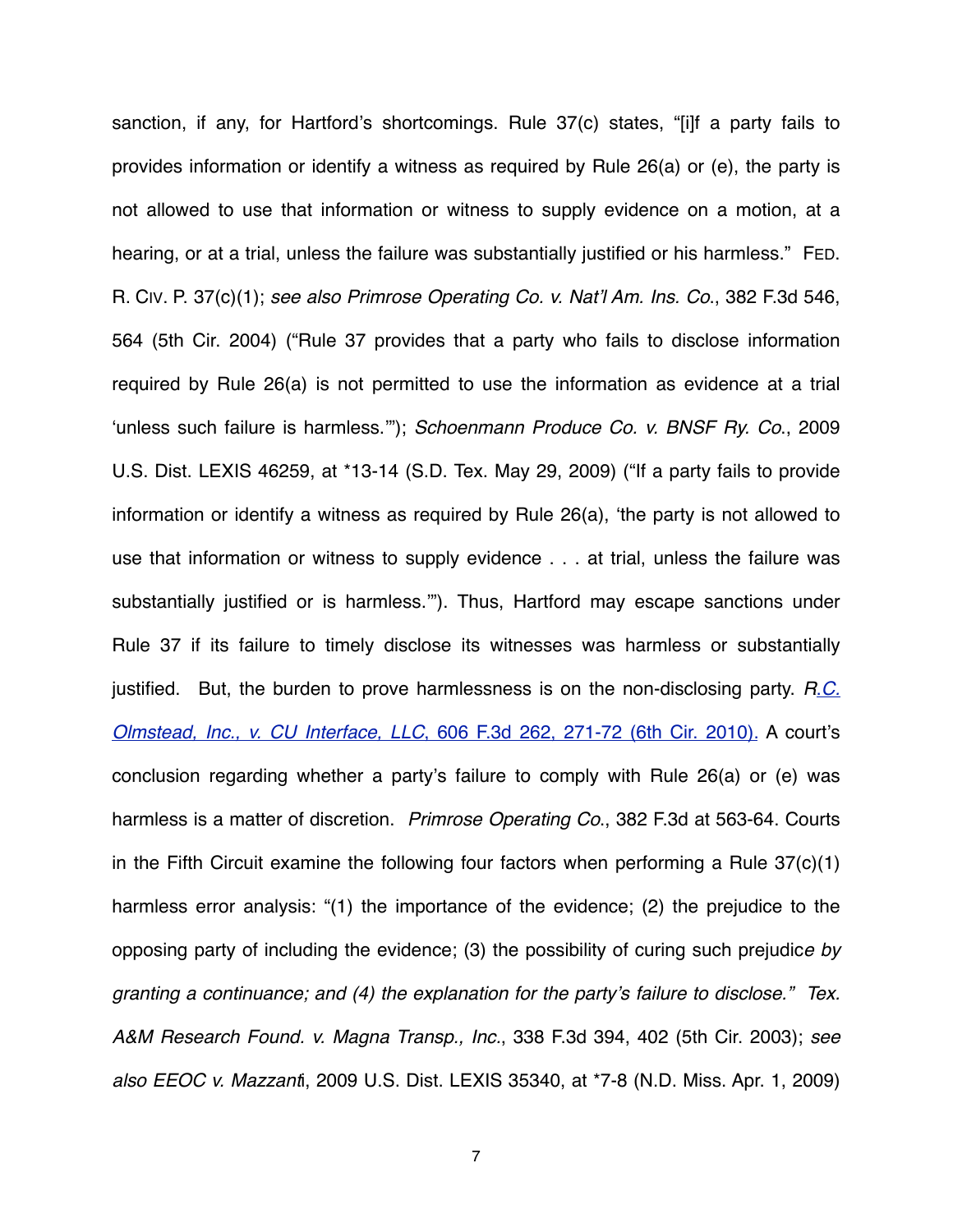(stating the factors as follows: "1) explanation, if any, for failure to name witness, 2) importance of witness' testimony, need for time to prepare to meet such testimony, and 3) possibility of continuance.").

Here, the contested witnesses are important to Hartford's case. Jason Rae and David Taylor were both specifically retained by Hartford in connection with this case. Regarding prejudice to Defendant, no unfair prejudice exists with respect to David Taylor. Defendant included David Taylor as a potential witness in his own Rule 26 initial disclosures, and so would not be prejudiced by Hartford also calling David Taylor as a witness. *See id*. at \*8-9 (finding no prejudice to party seeking to exclude testimony for failure to disclose witnesses where the movant knew the individuals and the information each of them possessed); *Reimer v. Ctr. for Counseling & Health Res*., 2008 U.S. Dist. LEXIS 116837, at \*4-5 (W.D. Wash. July 17, 2008) (finding that defendants had not shown that they were prejudiced by plaintiff's failure to disclose certain witnesses because defendants "already knew the relationship of each of those individual [sic] to the disputed events, evidenced by their inclusion of all but one of those individuals in their own Rule 26 initial disclosures"); *Marcellino v. Fed. Express Corp*., 2010 U.S. Dist. LEXIS 112038, at \*10 (N.D. Ill. Oct. 20, 2010) (finding defendant's failure to provide complete Rule 26(a)(1) disclosures harmless where the plaintiff herself had indicated that she was "aware of the significance of [the proposed witnesses] in this case"). Defendant was aware of David Taylor's role and significance in this case. Given the importance of this witness to Hartford and the lack of prejudice to Defendant, a weighing of the factors points to the conclusion that Hartford's untimely disclosure of Mr. Taylor was harmless. Hartford should be permitted to call Mr. Taylor to testify at trial.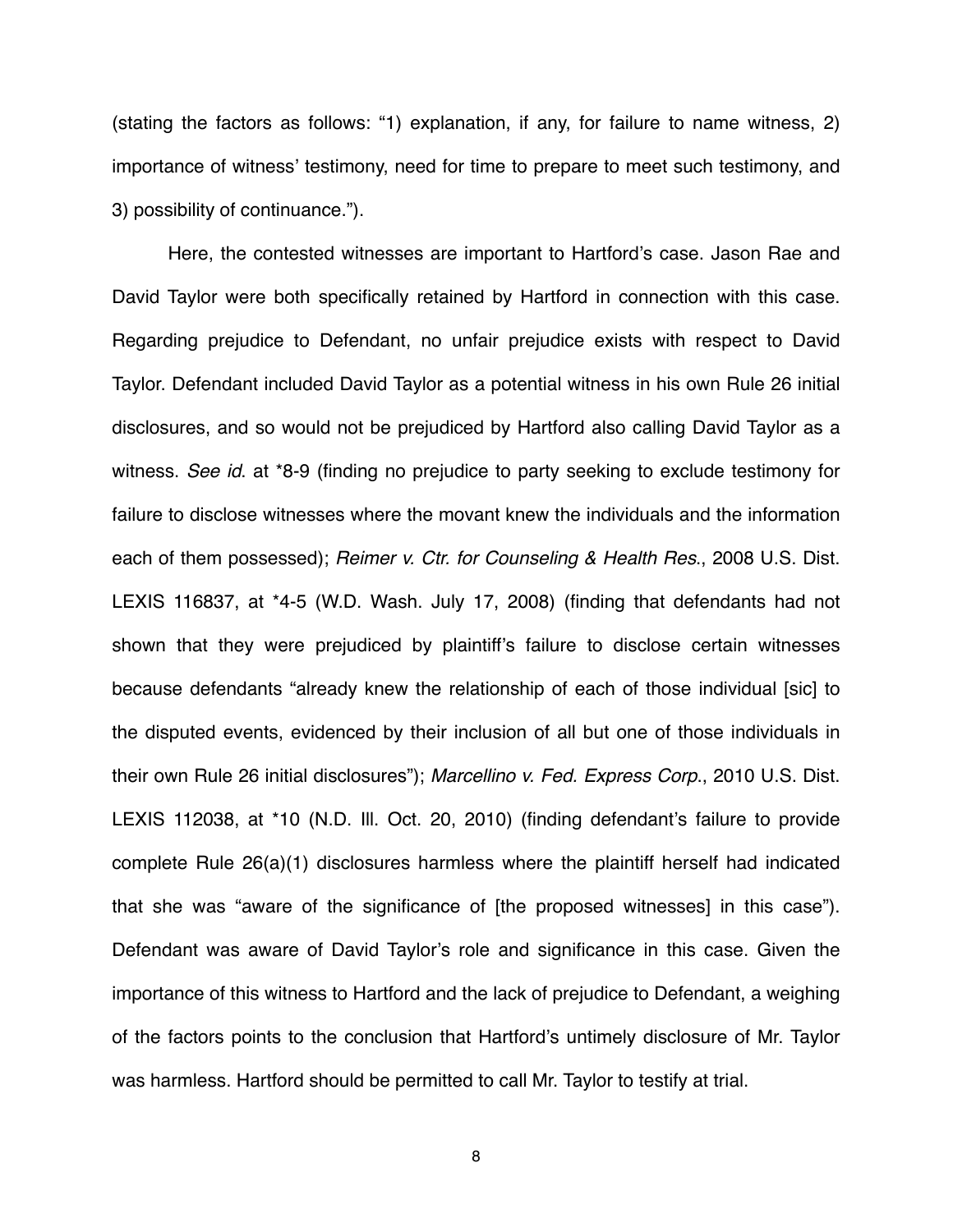Regarding Jason Rae and Stacey Moynihan, however, Defendant could be prejudiced by permitting Hartford to call them at trial. Discovery has been closed in this case for over two months. Although one may argue that Defendant should have propounded discovery to obtain more specific disclosures in response to Hartford's inadequate designation of "employees and agents" as potential witnesses in its initial disclosures, Defendant's failure to do so should not excuse Hartford's non-compliance with Rule 26(a). *See Dayton Valley Investors, LLC v. Union Pacific Railroad Co*., 2010 U.S. Dist. LEXIS 108232, at \*13 (D. Nev. Sept. 24, 2010) (stating that "[t]he Court will not shift [defendant's] mandatory Rule 26(a) disclosure requirements onto [plaintiff]. Rule 26(a) serves as a ʻfunctional equivalent of standing Request for Production under Rule 34."). Furthermore, Hartford must have known soon after retaining Jason Rae (a forensic accountant) in or around November, 2009, that Hartford would call upon Mr. Rae to testify at trial. And the same goes for Stacey Moynihan, who is and has been a Hartford employee since this dispute arose. Hartford's failure to disclose Mr. Rae as a witness until almost a year later, after discovery had closed, is troubling. Hartford has yet to disclose Ms. Moynihan as a witness in writing. Considering that this adversary proceeding involves not only an objection to dischargeability, but an objection to discharge, it is important to ensure that the Defendant is not blindsided by Hartford's untimely disclosures.

Because discovery has closed Defendant is unable to depose these newly revealed witnesses, which strongly suggests that Defendant would be prejudiced by allowing them to testify at trial. With respect to Mr. Rae, however, Hartford already faces an uphill battle in calling him as a fact witness rather than an expert. Given the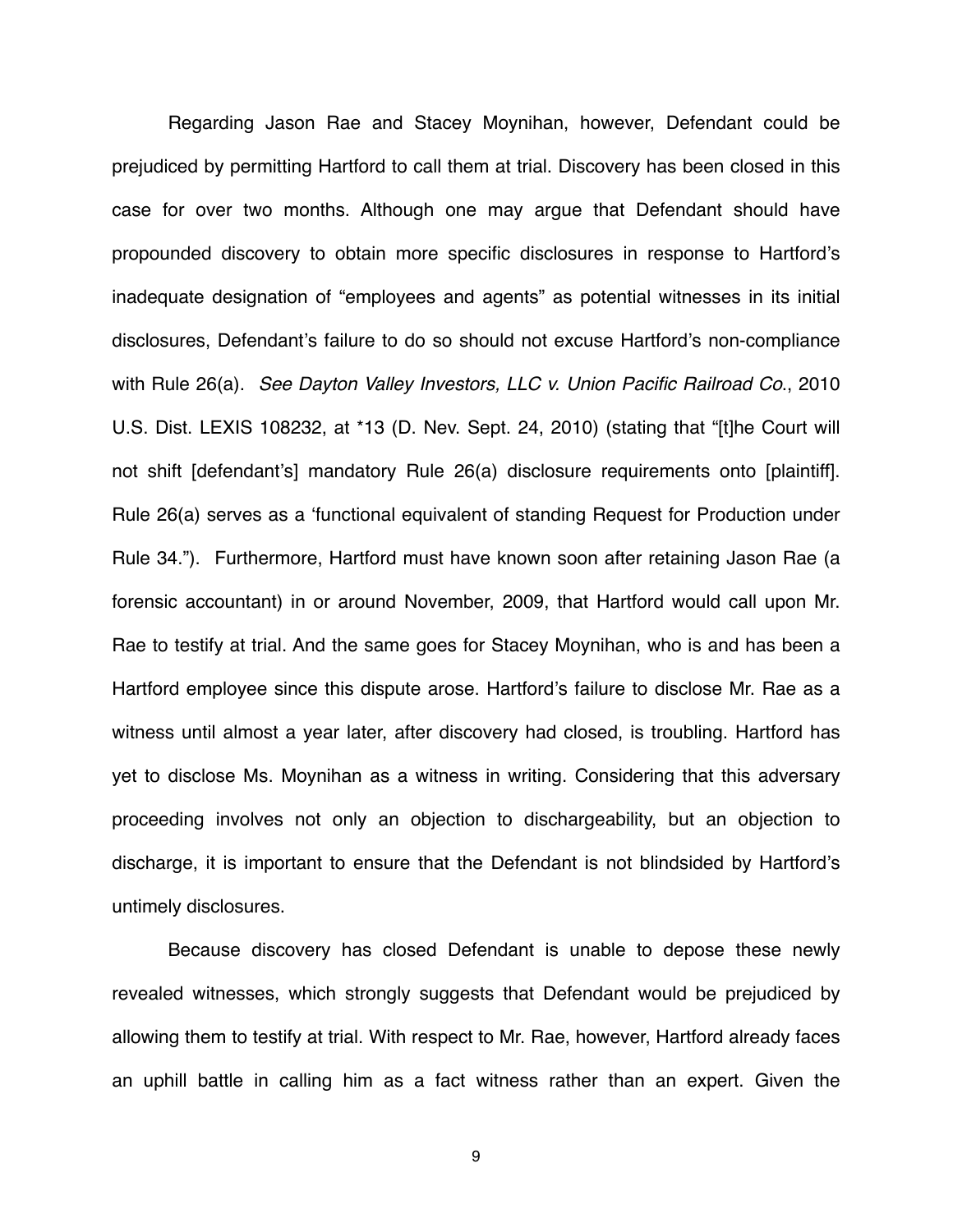evidentiary challenges Hartford will have to overcome already, allowing Hartford to call Mr. Rae as a witness is not likely to prejudice the Defendant. Regarding Ms. Moynihan, however, absent a re-opening of discovery, Defendant would be prejudiced by allowing her to testify at trial. *See Uniram Tech., Inc. v. Taiwan Semiconductor Mfg. Co*., 2007 U.S. Dist. LEXIS 67862, at \*7-8 (N.D. Cal. Sept. 5, 2007) (finding defendant had not shown that its failure to disclose witness was harmless where defendant had known the witness would be a key factual witness before discovery had closed, but did not disclose the witness until after discovery had closed); *CNH Capital Am., LLC v. Kramer*, 2008 U.S. Dist. LEXIS 25789, at \*5-6 (N.D. Iowa Mar. 31, 2008) (finding plaintiff would be unfairly prejudiced if defendants were allowed to designate a previously undisclosed witness just 30 days before trial and granting plaintiff's motion to exclude the witness). Defendant did not anticipate that Hartford would call Ms. Moynihan. Defendant cannot adequately prepare for her testimony as discovery has closed.

Finally, with respect to the third factor listed above, neither party has asked for a continuance in this case, but neither party has claimed that a continuance would cause prejudicial delay either. Thus, this factor is not particularly relevant here. Regarding the fourth factor, Hartford has not provided any justification for its failure to disclose Mr. Rae and Ms. Moynihan before the end of the discovery period. After weighing the factors described above, Hartford's untimely disclosure of Mr. Rae, while not substantially justified, was nonetheless harmless. Mr. Rae should be permitted to testify at trial. Hartford's untimely disclosure of Ms. Moynihan, on the other hand, was neither substantially justified nor harmless. Her testimony should be excluded.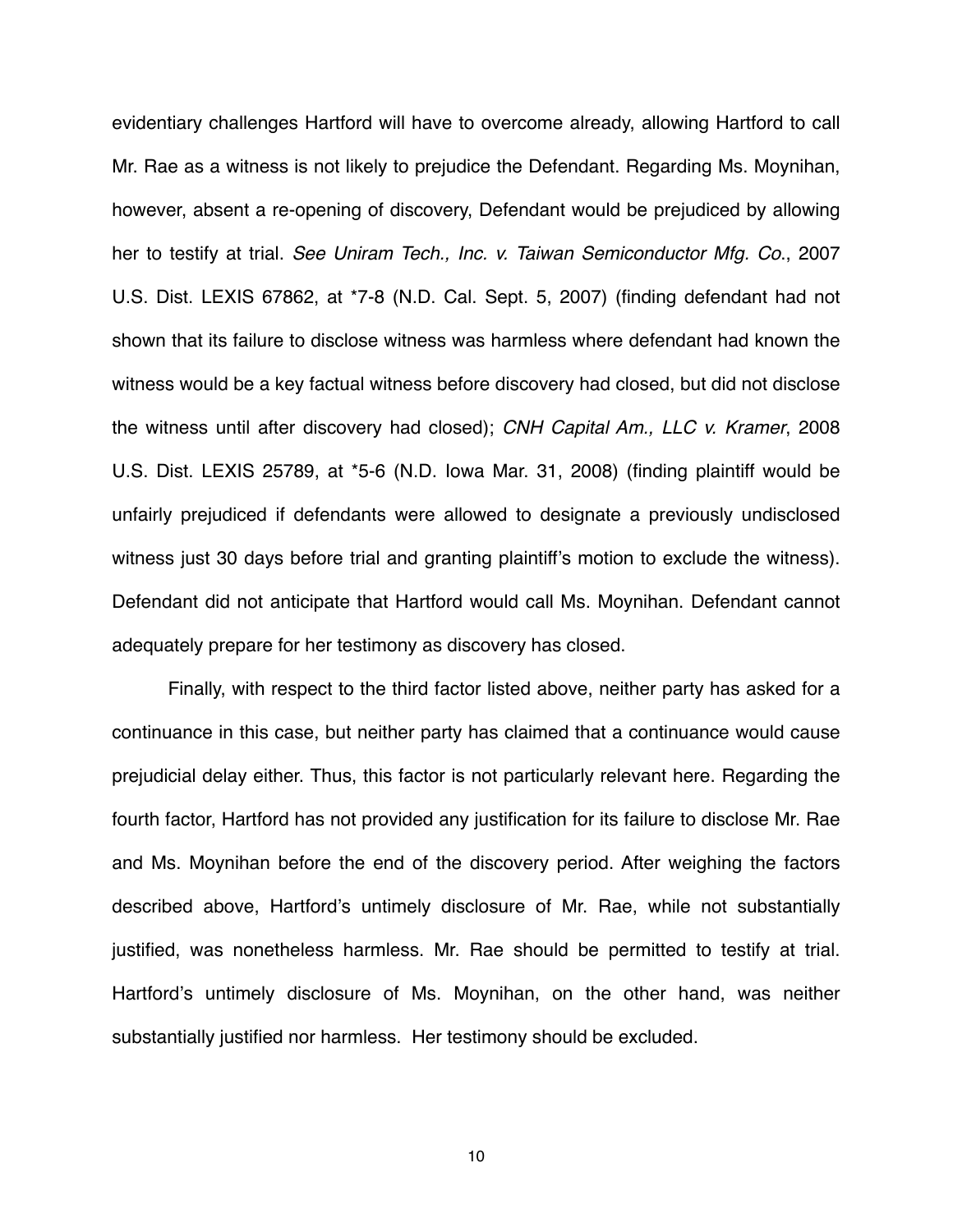#### *B. Damages Calculations*

Hartford's initial Rule 26(a) disclosures did not contain a computation of each category of damages claimed by Hartford; rather, Hartford simply listed its damages as "damages related to completion costs associated with the SamCorp projects, bond claims, litigation that ensued because of SamCorp's default and attorneys' fees and expenses." This does not satisfy the requirements of Rule 26(a) initial disclosures. *See Design Strategy, Inc. v. Davis*, 469 F.3d 284, 295 (2d Cir. 2006) (noting that "by its very terms, Rule 26(a) requires … a ʻcomputation,' supported by documents."); *CQ, Inc. v. TXU Mining Co*., 565 F.3d 268, 279-80 (5th Cir. 2009) (noting that plaintiff's initial disclosures "failed to properly disclose the ʻcomputations' for the various ʻcategories' of damages it now complain[ed] of" and affirming district court's decision to exclude new evidence on damages under Rule 37(c)). While Hartford's initial disclosure did not comply with Rule 26(a), Hartford did provide the Defendant with a detailed description of its damages when Hartford submitted its proof of claim on April 21, 2009—well before the close of discovery on August 31, 2010. The proof of claim lists anticipated losses of \$8,480,397 in connection with SamCorp's default and Hartford's resulting obligations under the payment and performance bonds and \$232,264.68 in attorneys' fees. *See* Claim No. 4. Documents supporting these amounts are attached to Hartford's proof of claim.

Hartford's proof of claim relieved Hartford of the duty to supplement its initial disclosures. Rule 26(e) provides that a party must supplement or correct its discovery if such discovery is incomplete or incorrect, but only if "the additional or corrective information has not otherwise been made known to the other parties during the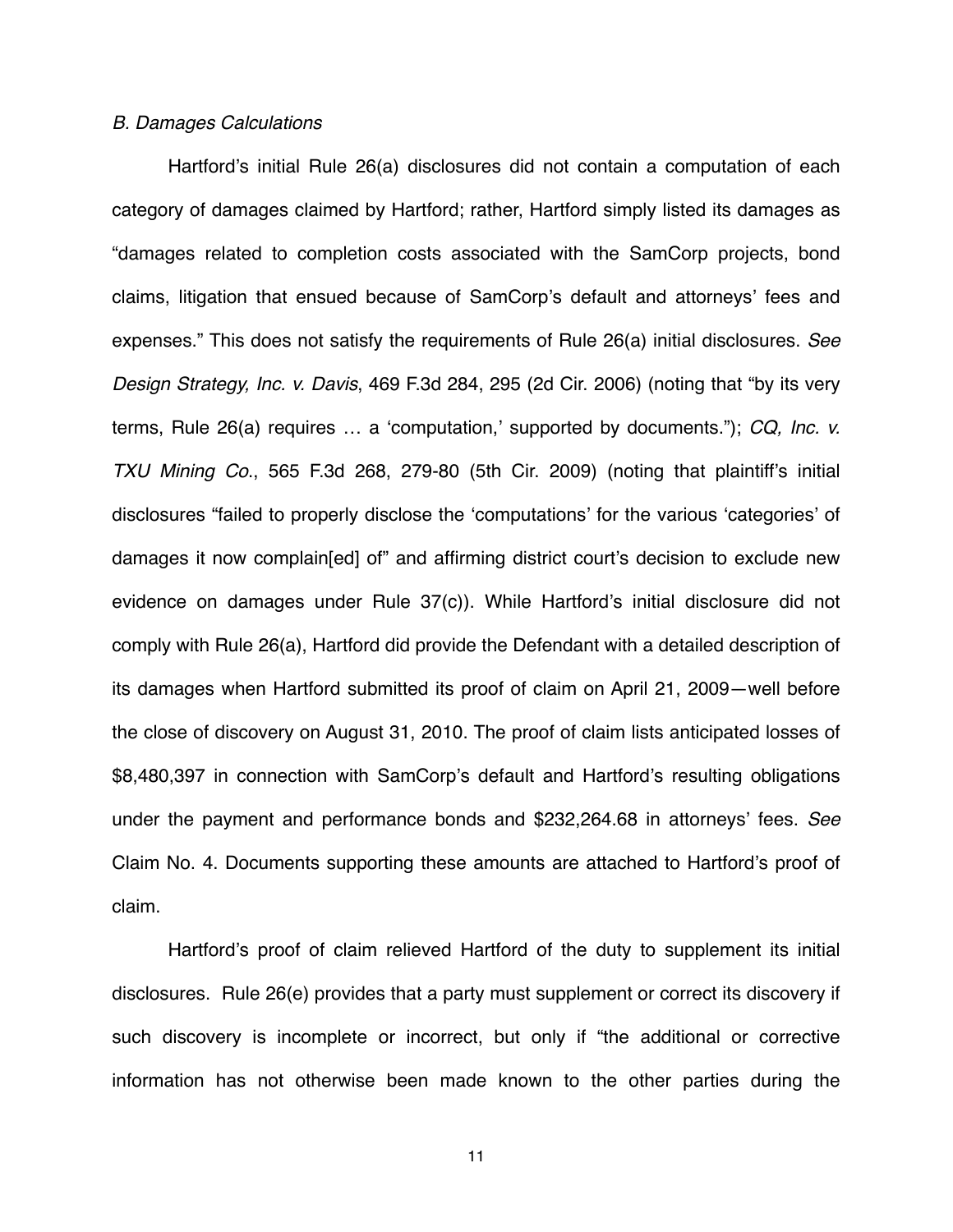discovery process or in writing[.]" FED. R. CIV. P. 26(e)(1). Here, Hartford provided Defendant with the required categories and damages calculations in its April, 2009 proof of claim. This gave Defendant over a year to conduct discovery in connection with those damage calculations, but Defendant, for some reason, chose not to. "The basic purpose of Rule 26(e) has been held to be prevent [sic] a party from being prejudicially surprised by information presented at trial." Mazzanti, 2009 U.S. Dist. LEXIS 35340, at \*7-8 (citing *Reed v. Iowa Marine and Repair Corp*., 16 F.3d 82, 85 (5th Cir. 1994)). Here, Defendant simply cannot claim surprise. Accordingly, Hartford will not be precluded from presenting its evidence on damages at trial.

Defendant objects to the damages claimed as not related to any affirmative harm caused by the Defendant. While this may be a legitimate issue at trial, it does not go to whether the evidence should be admitted in the first place. A dispute regarding the causation and damages elements of Hartford's cause of action is what the trial is for.

#### *C. Exhibits*

Hartford also disclosed for the first time on October 6, 2010, certain exhibits Hartford intends to use at trial. These exhibits include various records and financial statements of SamCorp as well as Defendant's tax returns showing his interest in certain corporate entities, including SamCorp. The documents listed do not fall within the definition of documents disclosed in Hartford's initial disclosures—i.e. "[t]he historical case files relative to the projects SamCorp was working on at the time of the default in question." Hartford defends its late disclosure by stating that the documents on its exhibit list were either not in existence or not in the possession of Hartford at the time of the initial disclosures. However, Rule 26(e) states that "[a] party who has made a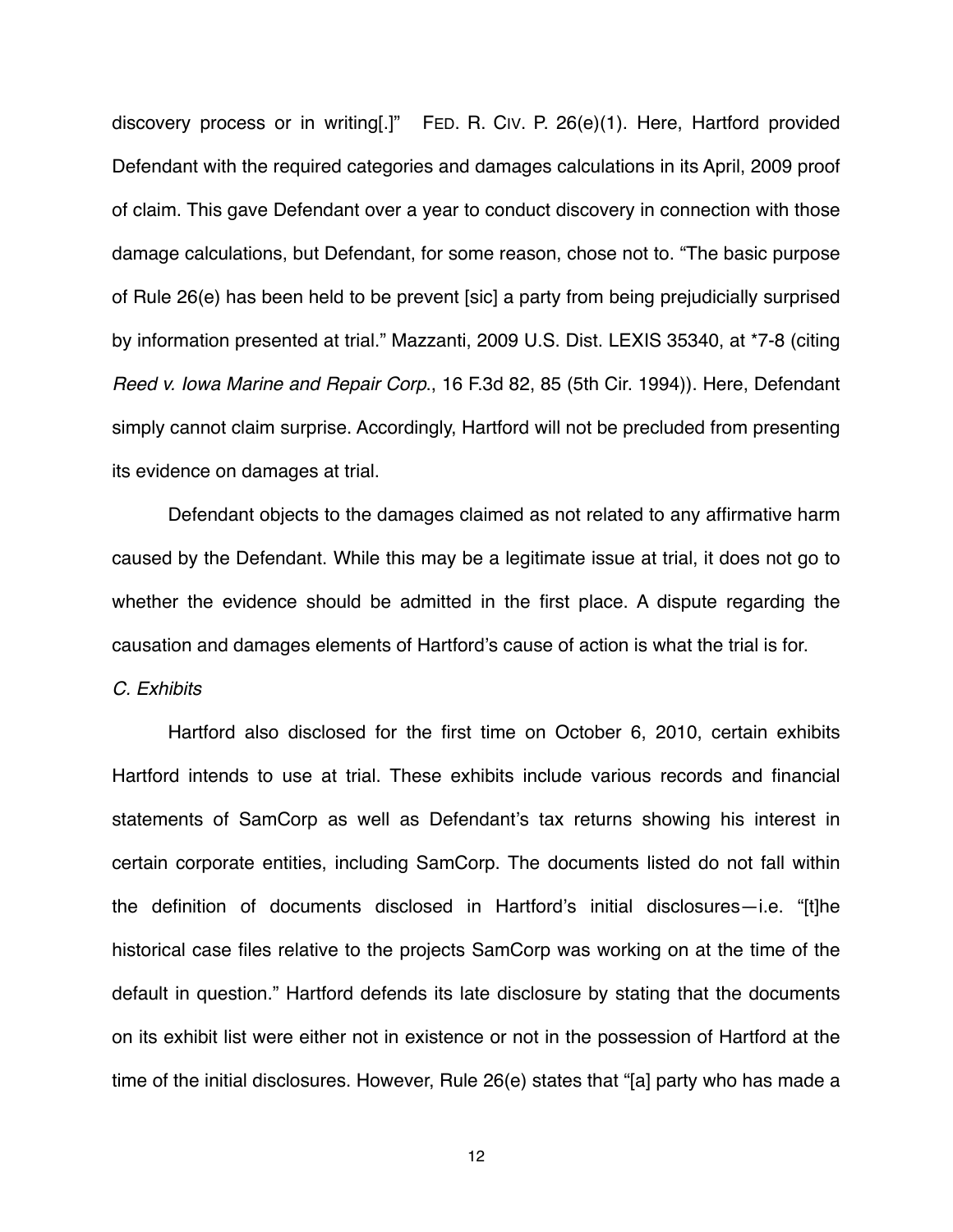disclosure under Rule 26(a) … must supplement or correct its disclosure … if the party learns that in some material respect the disclosure … is incomplete or incorrect." FED. R. CIV. P. 26(e); *see also Brennan*'*s, Inc. v. Dickie Brennan & Co*., 376 F.3d 356, 375 (5th Cir. 2004) (stating that Rule 26(e) "imposes ʻa duty to supplement or correct [a] disclosure or response to include information thereafter acquired.' The rule is properly invoked to bar evidence when a party fails to make a required supplemental disclosure."). Regarding the timing of this duty to supplement, Rule 26(e) simply states that a party must supplement "in a timely manner." And finally, as discussed above, Rule 37(c) provides that if a party fails to "provide information as required by Rule 26(a) or (e), the party is not allowed to use that information or witness to supply evidence on a motion, at a hearing or at trial, unless the failure was substantially justified or is harmless." FED. R. CIV. P. 37(c)(1).

The issue here is whether Hartford complied with the "timely" requirement of Rule 26(e). The discovery deadline in this case was August 31, 2010 per the court's June 21, 2010 order allowing an extension of the discovery deadline [Docket No. 12]. Although the existence of a discovery deadline is relevant to the timeliness inquiry, Rule 26(e) "does not limit the time for supplementation of prior disclosures to the discovery period." D*ayton Valley Investors, LLC v. Union Pacific Railroad Co*., 2010 U.S. Dist. LEXIS 108232, at \*8 (D. Nev. Sept. 24, 2010). Thus, "[t]iming is better gauged in relation to the availability of the supplemental information." *Id*. at \*9. At the hearing, counsel for Hartford did not state, specifically, when Hartford came into possession of each of the documents listed on Hartford's October 6, 2010 witness list. Nonetheless, with regard to the indemnity agreement executed by Defendant, as well as Defendant's tax returns,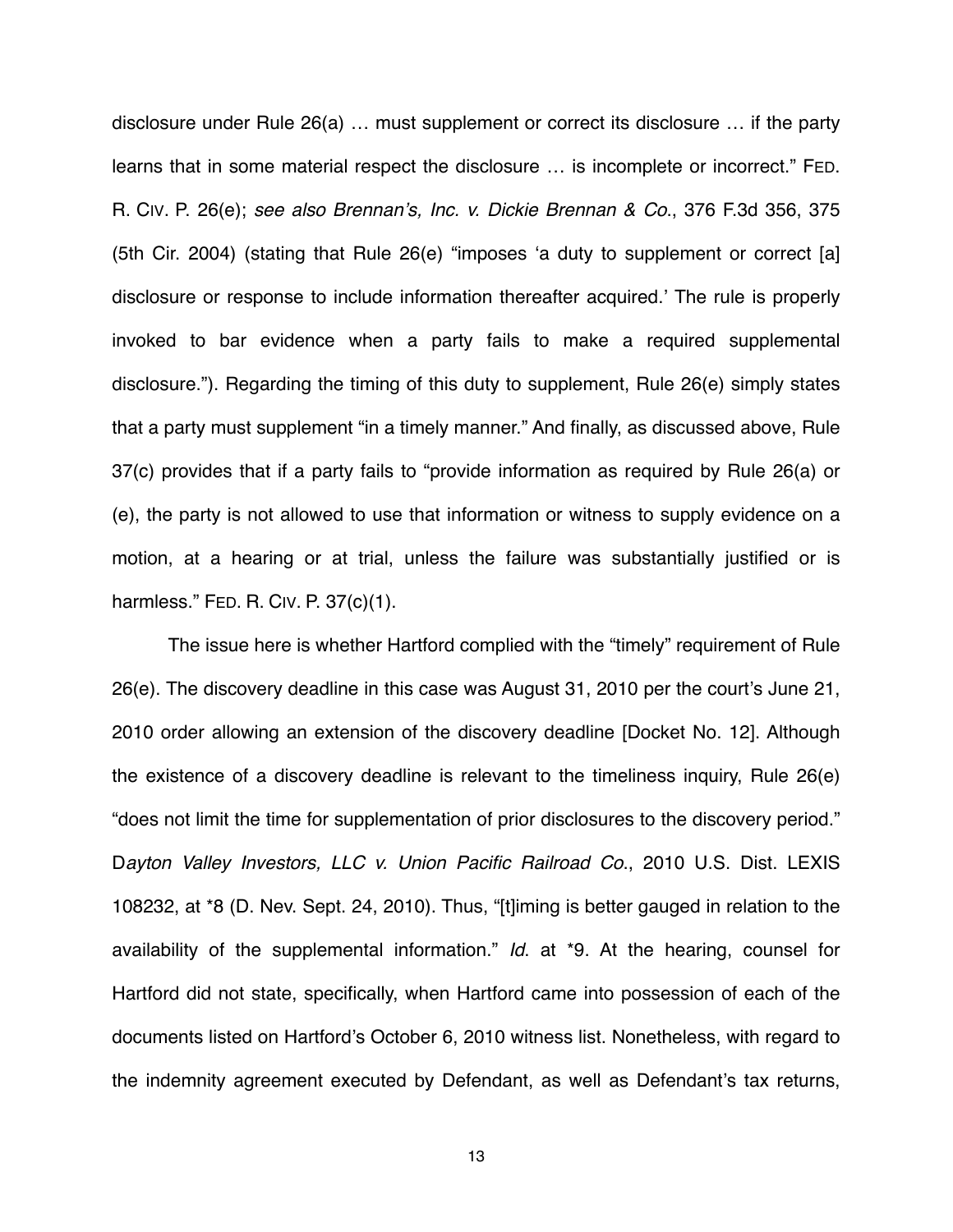Hartford should be permitted to introduce those into evidence at trial since those documents were produced by Defendant himself. *See Gayle Martz, Inc. v. Sherpa Pet Group, LLC,* 2009 U.S. Dist. LEXIS 80929, at \*22 (S.D.N.Y. Sept. 2, 2009) (finding no prejudice to defendants from plaintiff's failure to supplement its discovery because "any such supplements would be derived entirely from discovery materials that defendants produced to [plaintiff]," and refusing to sanction plaintiff as a result).

Regarding the remaining documents (SamCorp bank statements, wire transfers and checks to and from SamCorp and Cabcrane, SamCorp credit agreements, corporate documents evidencing Defendant's interest in SamCorp and Cabcrane, SamCorp financial statements, and a bond loss spreadsheet), if Hartford has been in possession of these documents since before discovery closed, of if Hartford could have easily obtained the documents earlier, then Hartford's disclosure of them on October 6 was probably untimely. Furthermore, this late disclosure would not be substantially justified and would likely not be harmless considering Defendant has no ability to conduct discovery in response. *See Hollis v. Stephen Bruce & Assocs*., 2008 U.S. Dist. LEXIS 78717, at \*7-8 (W.D. Okla. Oct. 8, 2008) (excluding evidence for failure to timely supplement where documents were easy to obtain and failure to disclose before discovery cut-off was not harmless due to the fact that the information was central to the non-disclosing party's claims); *Boyer v. Home Depot U.S.A., Inc*., 2010 U.S. Dist. LEXIS 28992, at \*8-10 (E.D. Mich. Mar. 26, 2010) (striking supplemental discovery responses that were submitted at the 11th hour but were based on records that had been in existence for years); *Whiteway v. FedEx Kinkos Ofice & Print Servs*., 2010 U.S. Dist. LEXIS 56124, at \*18-19 (N.D. Cal. May 17, 2010) (excluding evidence produced after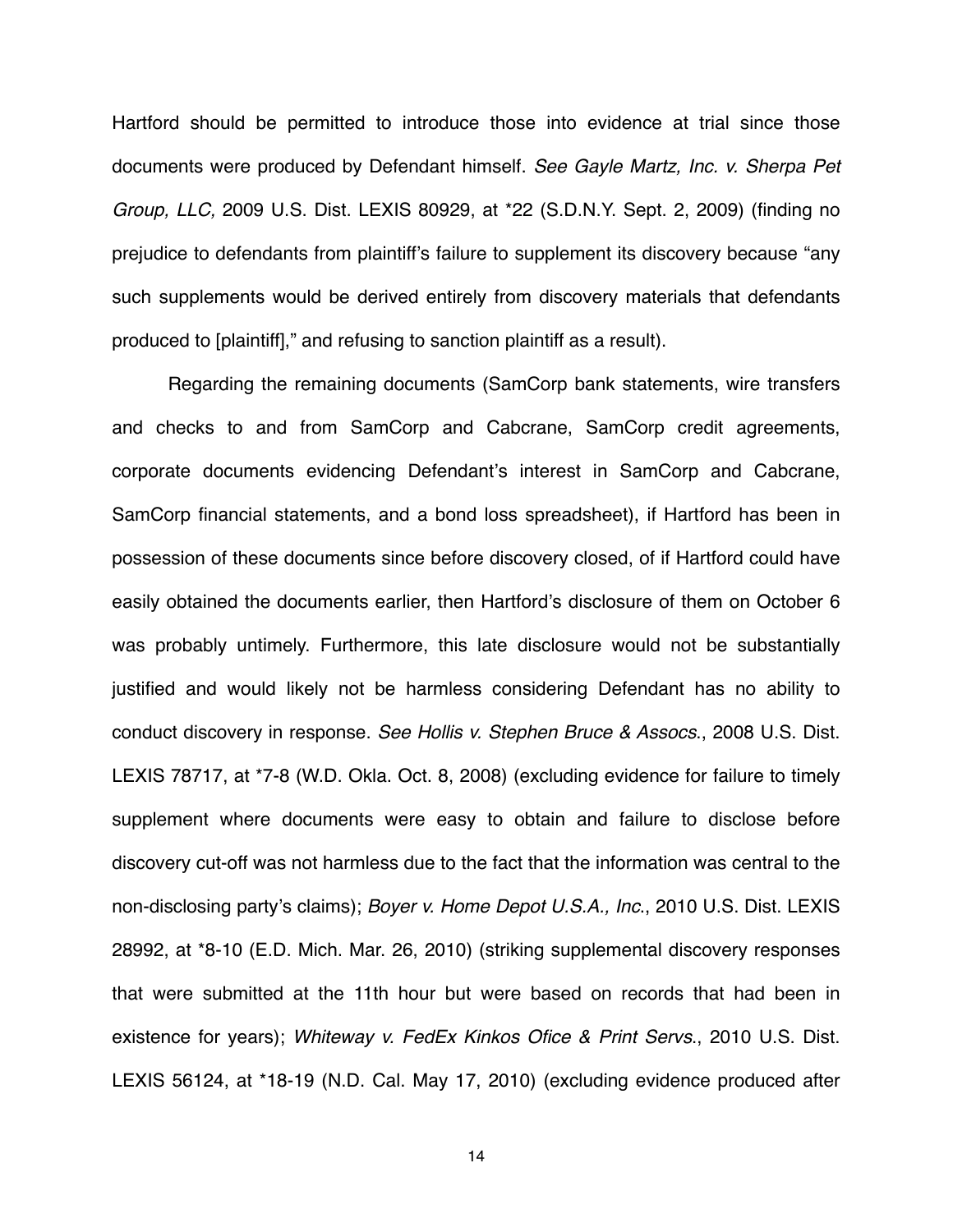discovery cut-off date because plaintiff failed to provide substantial justification for failure to produce the evidence earlier, and because "allowing plaintiff to rely on these previously undisclosed emails after the close of discovery would unduly prejudice [defendant] in its attempt to defend against plaintiff's claims at trial, which [was] [then] only a month away").

On the other hand, courts have permitted evidence disclosed after the discovery deadline to be used where the other party has adequate time to prepare and would not suffer prejudice as a result. *See Tex. A&M Res. Found. v. Magna Transp., Inc*., 338 F.3d at 402 (weighing the four harmlessness factors and concluding that the district had not abused its discretion by permitting certain evidence to be used at trial despite failure to disclose under Rule 26(a) because, "[a]lthough [the party seeking to use the evidence] failed to explain its failure to disclose, the prejudice to the adverse parties was negligible because the witness in support of whose testimony the [contested evidence] [was] offered had been designated properly as a witness before trial. Further, any prejudice was cured by the approximately one month during which [the opponent] was allowed to examine and respond to the contested evidence"); *Dunn v. State Farm Mut. Auto. Ins. Co*., 264 F.R.D. 266, 276 (E.D. Mich. 2009) (permitting defendant to use evidence despite defendant's failure to timely supplement its responses before discovery cut-off date because delay was harmless given that plaintiff still had six months before trial to adequately prepare itself).

All of the documents listed on Hartford's exhibit list related to the corporate affairs of SamCorp. Presumably Defendant, as president and CEO of SamCorp, is already familiar with these documents. It seems unlikely that he would be terribly prejudiced by